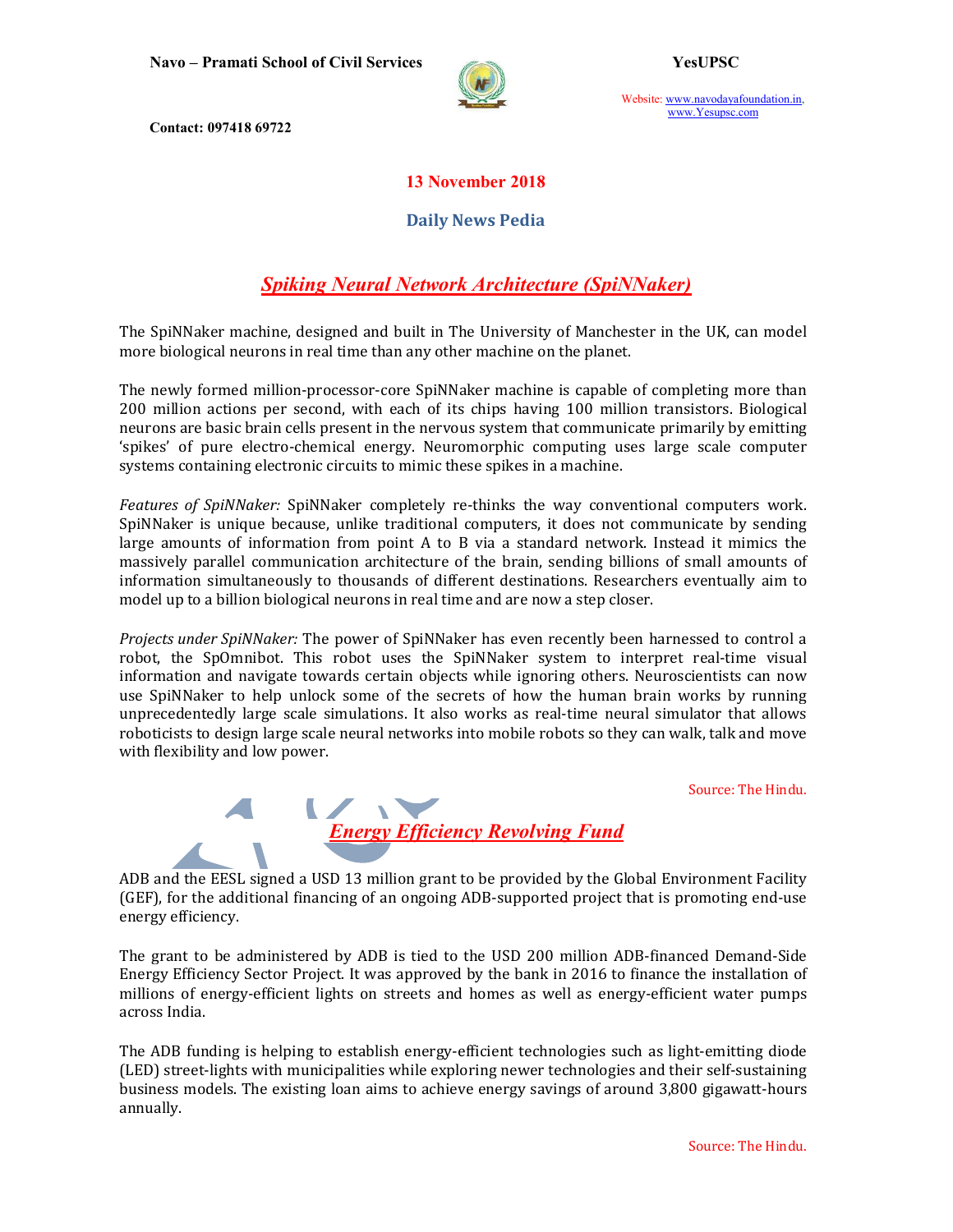## Exercise 'Samudra Shakti'

The aim of the exercise is to strengthen bilateral relations, expand maritime co-operation, enhance interoperability and exchange best practices.

The exercise would start with a Harbour Phase encompassing planning and briefing on various activities, professional interactions, cross deck visits, sports fixtures and social interactions. This would progress to a Sea Phase which include operations such as Joint Maneuvers, Helicopter Operations, Surface Warfare exercise, ASW exercise and Anti Piracy exercises.

The exercise seeks to promote India's solidarity with Indonesia towards ensuring good order in the maritime domain and to strengthen existing bonds between the navies of the two nations.



ISRO's GSAT-29

ISRO is set to launch its communication satellite GSAT-29 on its heavy-lift vehicle, the GSLV-MkIII (on November 14).

ISRO is also preparing for a PSLV mission on November 26 to launch HySIS, a new variant of Earth observation satellites, along with 20-30 small commercial satellites. and the contract of

Source: The Hindu.



The Sun Temple, an ASI-protected world heritage site, is known for its outstanding architecture. The temple represents a chariot of the Sun God and is one of the World Heritage sites declared by UNESCO. The 13th Century monument was built by King Langula Narasingha Deva by mobilising 1,200 sculptors.

Recently, there are some allegations that the original stone carvings in the temple, as per media reports, had been removed and in their place, plain stones had been fixed.

Source: The Hindu.

**Editorial** 

To Read

A nuanced understanding of the NBFC sector

Despite fundamental differences in the NBFC universe, all NBFCs are today facing the brunt of a liquidity squeeze

Events revolving around the multi-notch downgrade of Infrastructure Leasing and Financial Services (IL&FS) last month have caused a liquidity squeeze for the entire non-banking financial company (NBFC) sector. What started as a debt default by a single NBFC has almost turned into a funding crisis for all. Risk aversion in debt markets has heightened to an extent that the market has lost its ability to make a distinction across NBFCs, bracketing all of them in the same risk category, irrespective of the underlying nature of their assets and liabilities. The reality is that the sector is very heterogeneous and constitutes different types of companies with different

Navo – Pramati School of Civil Services YesUPSC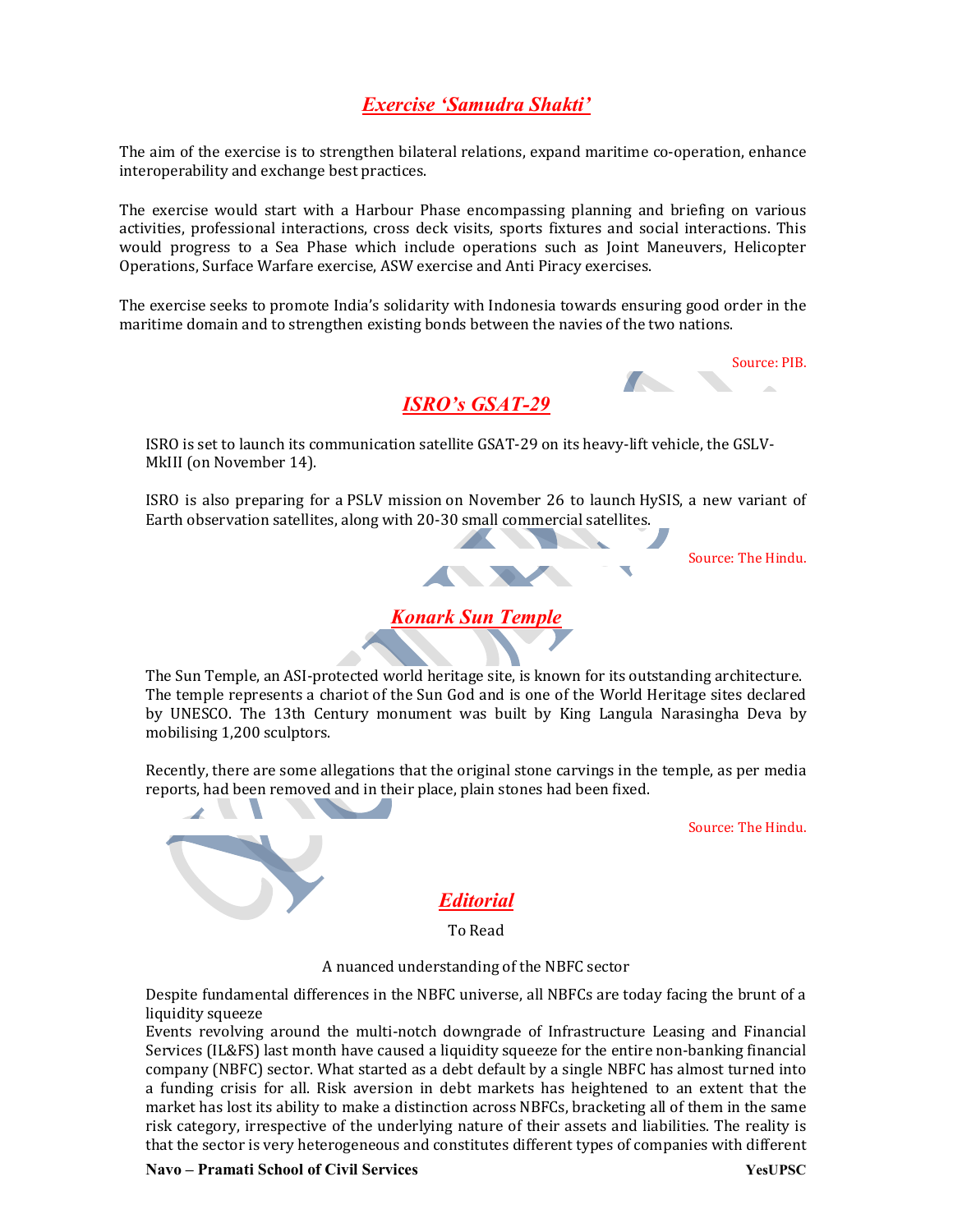business models addressing very different underlying borrower segments. This nuance needs to be seen, understood and acknowledged for markets to resume normalcy.

NBFCs can broadly be divided into three segments—asset financing, personal loans and business loans. The predominant asset financing NBFCs are commercial vehicle financiers. The remaining NBFCs provide a range of personal and business loans with widely varying business models. Housing finance companies (HFCs), which provide housing loans, can be considered as specialized NBFCs that have a separate regulator. Within these broad classifications, there are further differentiations based on the borrower segment the NBFCs target.

While financial markets do exhibit contagion across similar businesses when under stress, the differences in business models and the diverse target segments of NBFCs are stark. And hence, assessing their risks without looking into the nuances of the underlying nature of assets and liability may not give the correct picture. This is most evident in the NBFCs and HFCs focused on the under-banked population, which include micro-finance institutions, used commercial vehicle financiers, small business loan financiers and affordable housing financiers.

Using sample quantitative and quality data from hundreds of NBFCs we work with across sectors, we analysed the current situation. Catering to the requirements of a borrower segment that is different from traditional NBFCs, these lending institutions seem to fare well across multiple risk drivers.

There are three primary drivers of the current risk aversion for NBFCs. The first driver relates to short-term funding being used to finance long-term assets—an asset liability mismatch (ALM). For micro-finance, the weighted average loan tenure ranges from eight to nine months, for commercial vehicle finance, it is 16 to 18 months, while for small business finance, it is 12 to 16 months. Thus, the asset side duration for these businesses is very short.

On the liabilities side, the duration either mirrors the asset side, or is longer, and generally ranges from one to two years. Thus, these small- to mid-sized NBFCs run a positive ALM mismatch. Even in the case of affordable housing finance, where one would expect a wide ALM mismatch, low asset duration for affordable housing financiers reduces the ALM gap to negligible. This is further aided by low leverage and high capital adequacy.

The reason for the excellent ALM profile of lending institutions in our universe is straightforward—loans to the under-banked are small-ticket, short-tenure and fastamortization. The low asset duration in these NBFCs is thus necessitated by their business model and is not a temporary feature. On the liability side, the long duration is supported by the fact that most debt funding to these NBFCs is sourced from banks and wholesale NBFCs. In both cases, funding is a 'loan to originate' and, therefore, broadly maps the cash flows on the asset side.

The second cause of current risk aversion towards NBFCs has to do with refinancing or rollover of short-term capital market borrowings. This concern is linked to the ALM issue discussed above as smooth rollover of shorter duration liabilities when assets are of longer duration is key for business continuity.

In recent years, the share of commercial paper funding to NBFCs subscribed by mutual funds has shown an increasing trend. Commercial paper funding (of up to 90 days) for NBFCs from mutual funds has increased from ₹50,000 crore in March 2016 to ₹1.2 trillion in September 2018. This increase in money market borrowings has come in sharp focus recently as mutual funds have withdrawn from the market for NBFC paper. It is estimated that NBFC and HFC debt of about ₹2.5 trillion is due for roll-over in the next six months. This has led to heightened refinancing risk for those who are dependent on such funding.

The drying up of the money market for NBFC commercial paper has not negatively affected NBFCs catering to the under-banked, as short-term capital market borrowings of these NBFCs